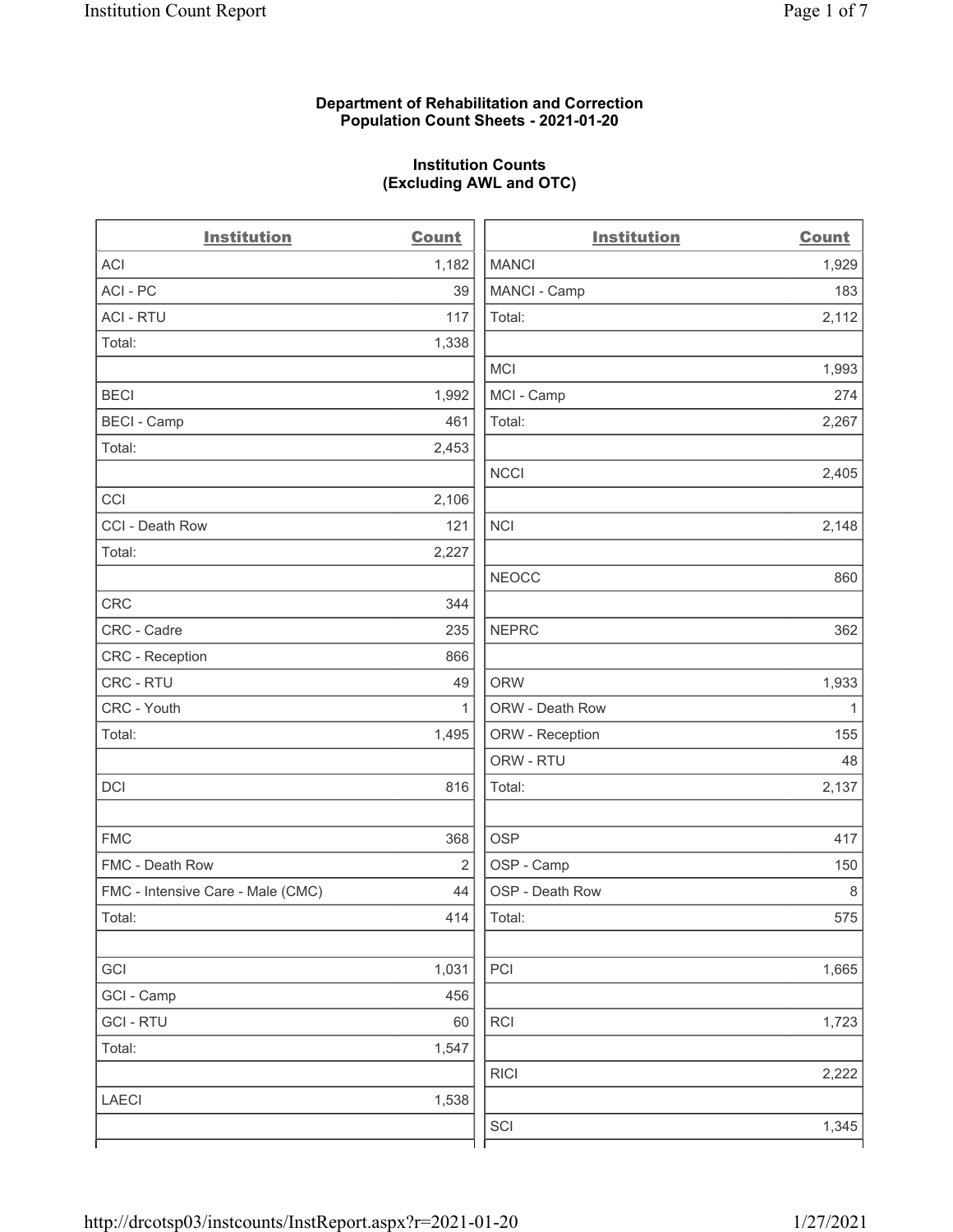|                          |       |             | <b>Total Population:</b> | 43,518         |
|--------------------------|-------|-------------|--------------------------|----------------|
|                          |       |             |                          |                |
|                          |       | Total:      |                          | 1,115          |
|                          |       | WCI - RTU   |                          | 33             |
| Total:                   | 2,177 | <b>WCI</b>  |                          | 1,082          |
| MACI - Minimum           | 1,213 |             |                          |                |
| <b>MACI</b>              | 964   | Total:      |                          | 811            |
|                          |       | TOCI - PC   |                          | 143            |
| Total:                   | 1,257 | <b>TOCI</b> |                          | 668            |
| <b>LORCI - Reception</b> | 304   |             |                          |                |
| LORCI - Cadre            | 208   | Total:      |                          | 1,191          |
| <b>LORCI</b>             | 745   | TCI - Camp  |                          | 275            |
|                          |       | <b>TCI</b>  |                          | 916            |
| LOCI                     | 1,918 |             |                          |                |
|                          |       | Total:      |                          | 1,166          |
| Total:                   | 2,234 | SOCF - RTU  |                          | $\overline{2}$ |
| LECI - Camp              | 175   | <b>SOCF</b> |                          | 1,164          |
| LECI                     | 2,059 |             |                          |                |

\* The Total Population includes 30 Offenders with Reason Codes 30 & 31. \*\* The Total Population includes 35 Offenders with Reason Code 0A.

# Male Population by Security Level (Include AWL and Exclude OTC)

| <b>Security Level</b>  |                   | <b>Body</b> | <b>AWL</b> | $(-OTC)$ | <b>Total</b> |
|------------------------|-------------------|-------------|------------|----------|--------------|
| <b>Total Level E</b>   |                   | 920         | 6          | 4        | 922          |
| Total Level 4          |                   | 1,339       | 8          | 6        | 1,341        |
| Total Level 3          |                   | 9,333       | 87         | 79       | 9,341        |
| Total Level 2          |                   | 14,825      | 107        | 83       | 14,849       |
| Total Level 1          |                   | 13,565      | 90         | 52       | 13,603       |
| <b>Total Death Row</b> |                   | 135         | 0          | $\Omega$ | 135          |
|                        | <b>Total Male</b> | 40,117      | 298        | 224      | 40,191       |

#### Female Population by Institution (Include AWL and Exclude OTC)

| <b>Institution</b> | <b>Body</b> | <b>AWL</b> | $(-OTC)$ | <b>Total</b> |
|--------------------|-------------|------------|----------|--------------|
| <b>DCI</b>         | 815         |            | 5        | 815          |
| <b>FMC</b>         | 11          |            |          |              |
| <b>NEPRC</b>       | 362         |            |          | 363          |
| <b>ORW</b>         | 1,933       | 15         |          | 1,941        |
| ORW - Death Row    |             |            |          |              |
|                    |             |            |          |              |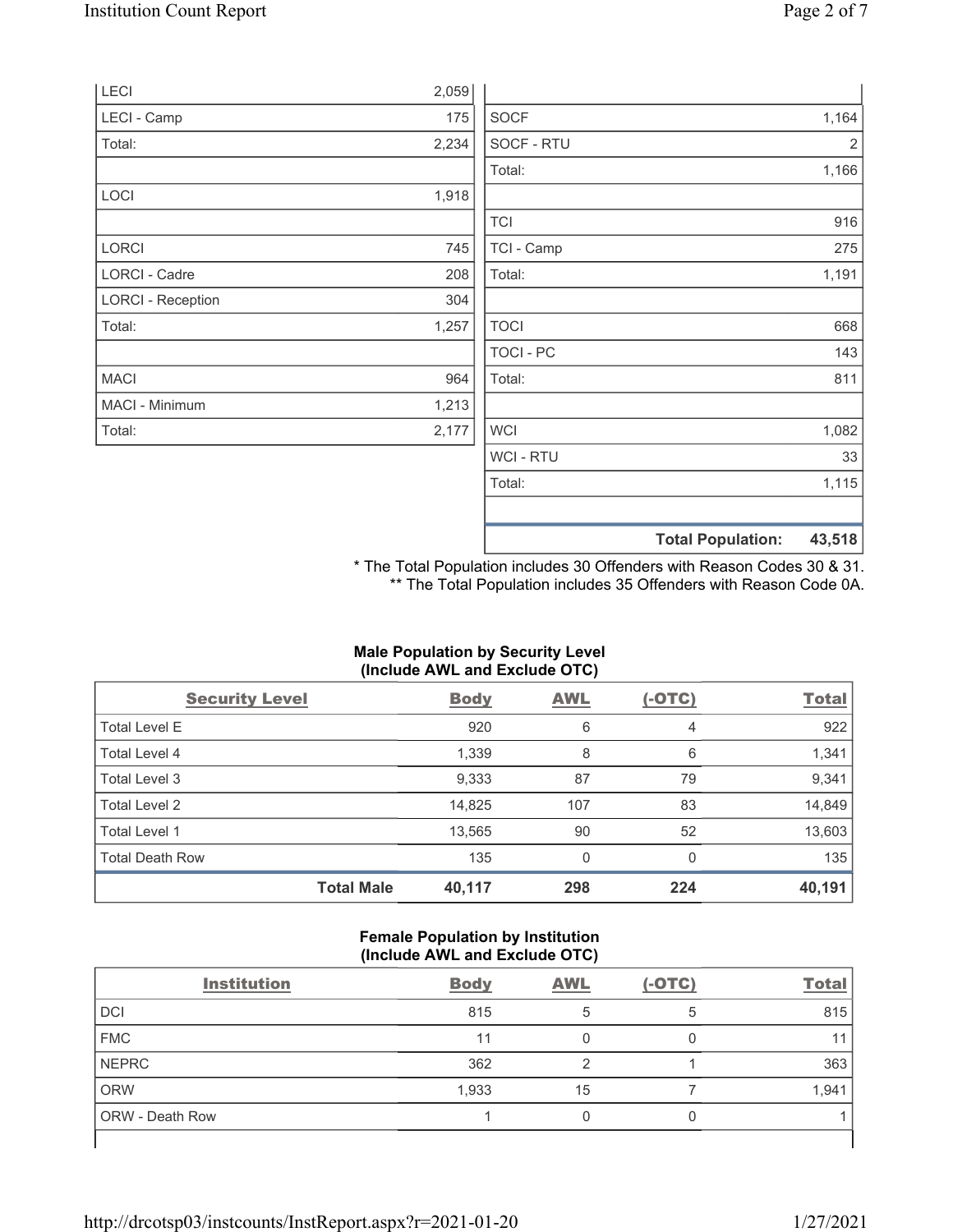| <b>ORW</b> - Reception |                          | 155    |     |     | 156    |
|------------------------|--------------------------|--------|-----|-----|--------|
| ORW - RTU              |                          | 48     |     |     | 48     |
|                        | <b>Total Female</b>      | 3,325  | 23  | 13  | 3,335  |
|                        |                          |        |     |     |        |
|                        | <b>Total Population:</b> | 43,442 | 321 | 237 | 43,526 |

# Male Population by Institution: Security Level 5 and E (Include AWL and Exclude OTC)

| <b>Institution</b>                | <b>Body</b>    | <b>AWL</b>          | $(-OTC)$            | <b>Total</b> |
|-----------------------------------|----------------|---------------------|---------------------|--------------|
| CCI                               | $\mathbf 0$    | 1                   | 1                   | $\mathbf 0$  |
| <b>CRC</b>                        | $\mathbf{1}$   | $\mathbf{1}$        | 1                   | 1            |
| CRC - RTU                         | 4              | $\mathsf{O}\xspace$ | $\boldsymbol{0}$    | 4            |
| <b>FMC</b>                        | $\overline{2}$ | $\mathbf 0$         | $\mathsf{O}\xspace$ | $\sqrt{2}$   |
| FMC - Intensive Care - Male (CMC) | $\mathbf 0$    | 1                   | $\mathsf{O}\xspace$ | $\mathbf{1}$ |
| <b>LAECI</b>                      | $6\phantom{1}$ | $\mathbf 0$         | $\mathsf{O}\xspace$ | $6\,$        |
| LECI                              | 14             | $\mathsf 0$         | $\mathsf{O}\xspace$ | 14           |
| LOCI                              | 1              | $\mathbf 0$         | $\mathbf 0$         | 1            |
| LORCI                             | $\overline{2}$ | $\mathsf{O}\xspace$ | $\mathsf{O}\xspace$ | $\sqrt{2}$   |
| <b>LORCI - Cadre</b>              | 1              | $\mathbf 0$         | $\mathbf 0$         | $\mathbf{1}$ |
| <b>MACI</b>                       | 23             | $\mathbf 0$         | $\mathsf{O}\xspace$ | 23           |
| <b>MANCI</b>                      | 23             | $\mathbf 0$         | $\mathsf{O}\xspace$ | 23           |
| <b>NCCI</b>                       | $\mathbf{1}$   | $\mathbf 0$         | $\mathsf{O}\xspace$ | 1            |
| <b>NEOCC</b>                      | $\,6\,$        | $\mathsf{O}\xspace$ | $\mathsf{O}\xspace$ | $\,6\,$      |
| <b>OSP</b>                        | 173            | $\mathbf{1}$        | 1                   | 173          |
| <b>RCI</b>                        | 28             | $\mathbf 0$         | $\mathsf{O}\xspace$ | 28           |
| <b>RICI</b>                       | 1              | $\mathbf 0$         | $\mathsf{O}\xspace$ | 1            |
| <b>SOCF</b>                       | 509            | $\mathbf{1}$        | $\mathbf{1}$        | 509          |
| <b>TCI</b>                        | 3              | $\mathbf 0$         | $\mathsf{O}\xspace$ | $\sqrt{3}$   |
| <b>TOCI</b>                       | 103            | $\mathbf{1}$        | $\mathsf{O}\xspace$ | 104          |
| <b>WCI</b>                        | 13             | $\mathbf 0$         | $\mathsf{O}\xspace$ | 13           |
| WCI - RTU                         | $\,6\,$        | $\mathbf 0$         | $\mathsf{O}\xspace$ | $\,6\,$      |
| <b>Total Level 5</b>              | 920            | $\bf 6$             | 4                   | 922          |

# Male Population by Institution: Security Level 4 (Include AWL and Exclude OTC)

| <b>Institution</b> | <b>Body</b> | <b>AWL</b> | $(-OTC)$ | <b>Total</b> |
|--------------------|-------------|------------|----------|--------------|
| <b>ACI</b>         |             |            |          | 6            |
| CRC                |             |            |          |              |
| CRC - Reception    |             |            |          |              |
|                    |             |            |          |              |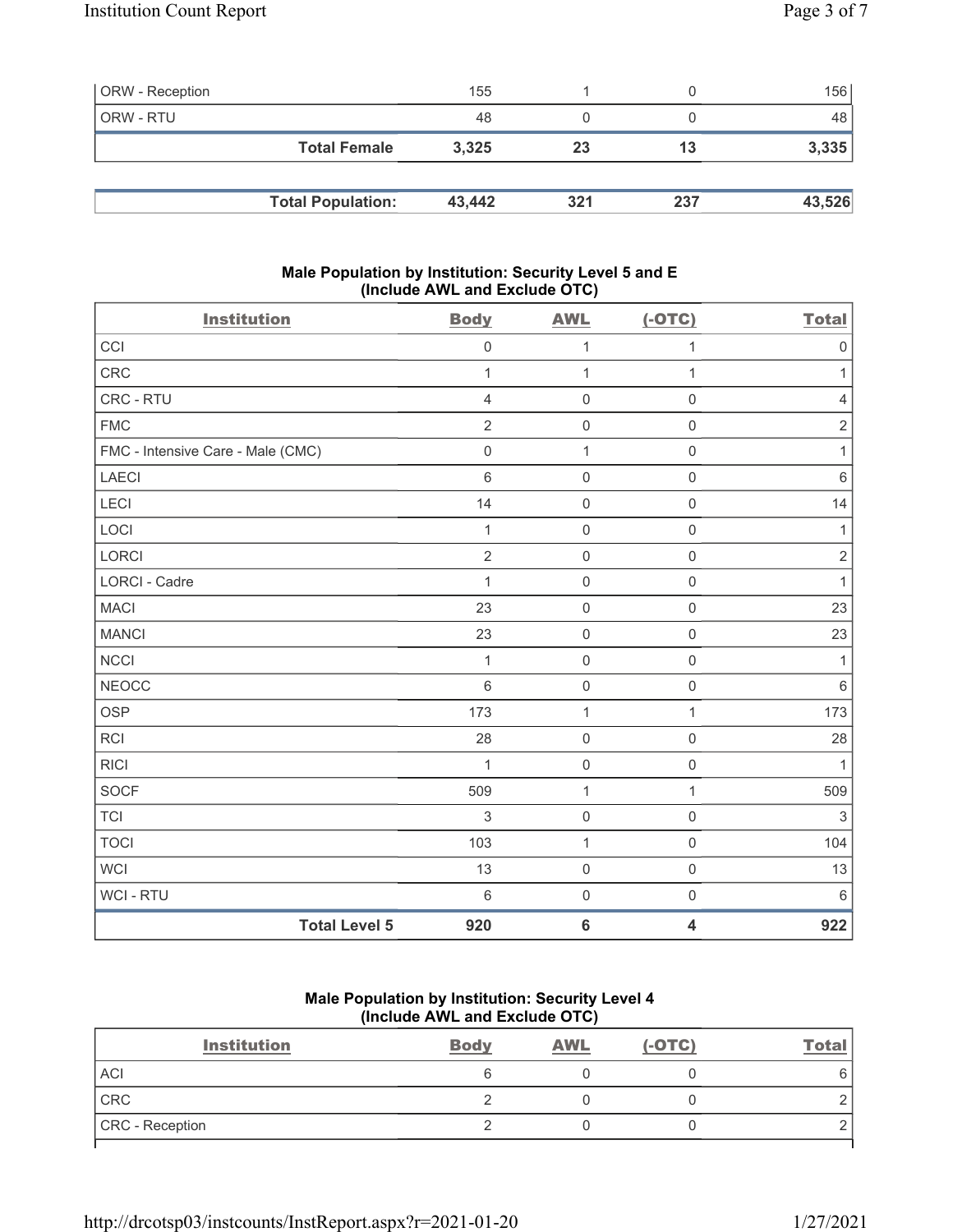| CRC - RTU                         | 10             | $\mathbf{0}$   | $\Omega$ | 10           |
|-----------------------------------|----------------|----------------|----------|--------------|
| FMC - Intensive Care - Male (CMC) |                | 0              | 0        |              |
| LOCI                              | $\Omega$       | 1              |          | $\mathbf{0}$ |
| <b>LORCI</b>                      | 9              |                |          | 9            |
| <b>LORCI - Reception</b>          | $\overline{2}$ | $\mathbf 0$    | 0        | 2            |
| <b>MACI</b>                       | 14             | $\mathbf{0}$   | 0        | 14           |
| <b>OSP</b>                        | 210            | $\mathbf{0}$   | 0        | 210          |
| <b>SOCF</b>                       | 549            | 4              | 4        | 549          |
| SOCF - RTU                        | 2              | $\mathbf{0}$   | $\Omega$ | 2            |
| <b>TOCI</b>                       | 516            | $\overline{2}$ | 0        | 518          |
| TOCI - PC                         | 10             | $\mathbf{0}$   | 0        | 10           |
| <b>WCI</b>                        |                | $\mathbf{0}$   | $\Omega$ |              |
| <b>WCI-RTU</b>                    | 5              | $\mathbf 0$    | 0        | 5            |
| <b>Total Level 4</b>              | 1,339          | 8              | 6        | 1,341        |

# Male Population by Institution: Security Level 3 (Include AWL and Exclude OTC)

| <b>Institution</b>       | <b>Body</b>    | <b>AWL</b>     | $(-OTC)$            | <b>Total</b>   |
|--------------------------|----------------|----------------|---------------------|----------------|
| <b>ACI</b>               | 19             | $\mathbf 0$    | $\mathsf{O}\xspace$ | 19             |
| ACI-PC                   | $\overline{7}$ | $\mathbf 0$    | $\mathsf{O}\xspace$ | $\overline{7}$ |
| <b>ACI - RTU</b>         | $\mathbf{1}$   | $\mathbf 0$    | $\mathsf{O}\xspace$ | $\mathbf{1}$   |
| <b>BECI</b>              | 12             | $\mathbf 0$    | $\mathsf 0$         | 12             |
| CCI                      | 21             | $\mathbf 0$    | $\mathsf{O}\xspace$ | 21             |
| CRC                      | 214            | $\sqrt{5}$     | $\sqrt{5}$          | 214            |
| CRC - Cadre              | 8              | $\mathbf 0$    | $\mathsf{O}\xspace$ | $\,8\,$        |
| CRC - Reception          | 573            | 13             | 12                  | 574            |
| CRC - RTU                | 35             | $\mathbf 0$    | $\mathsf 0$         | 35             |
| <b>FMC</b>               | 4              | $\mathbf 0$    | $\mathsf 0$         | $\overline{4}$ |
| GCI                      | 3              | $\mathbf 0$    | $\mathsf{O}\xspace$ | $\mathfrak{S}$ |
| <b>LAECI</b>             | 17             | $\mathbf{1}$   | $\mathbf{1}$        | 17             |
| LECI                     | 1,252          | $\overline{2}$ | $\mathbf{1}$        | 1,253          |
| LOCI                     | 17             | $\mathbf 0$    | $\mathsf 0$         | 17             |
| <b>LORCI</b>             | 316            | 25             | 25                  | 316            |
| <b>LORCI - Cadre</b>     | 73             | $\mathbf 0$    | $\mathsf{O}\xspace$ | 73             |
| <b>LORCI - Reception</b> | 72             | $\overline{2}$ | $\overline{2}$      | 72             |
| <b>MACI</b>              | 785            | 10             | $\boldsymbol{9}$    | 786            |
| <b>MANCI</b>             | 1,652          | 12             | 12                  | 1,652          |
| <b>MCI</b>               | 18             | $\mathbf 0$    | $\mathsf 0$         | 18             |
| <b>NCCI</b>              | 37             | $\mathbf 0$    | $\mathsf 0$         | 37             |
| <b>NCI</b>               | 19             | $\mathbf 0$    | $\mathsf 0$         | 19             |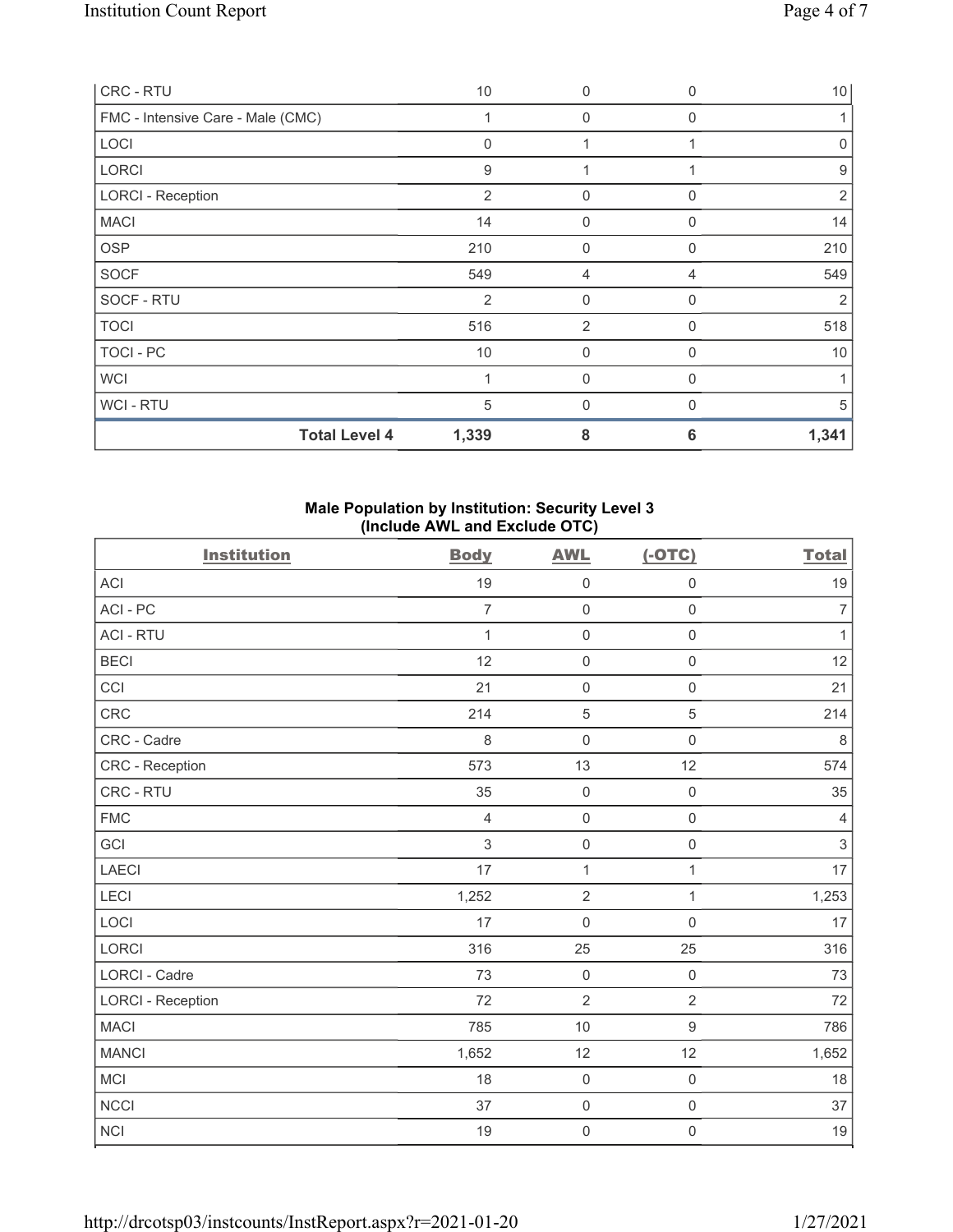| <b>NEOCC</b> |                      | 701          | 3                   |                | 703   |
|--------------|----------------------|--------------|---------------------|----------------|-------|
| <b>OSP</b>   |                      | 7            | 0                   | $\mathbf 0$    |       |
| PCI          |                      | 45           | $\overline{2}$      | 0              | 47    |
| <b>RCI</b>   |                      | 1,398        | 5                   | 5              | 1,398 |
| <b>RICI</b>  |                      | 23           | $\boldsymbol{0}$    | $\mathbf 0$    | 23    |
| SCI          |                      | 71           | $\mathsf{O}\xspace$ | $\mathbf 0$    | 71    |
| SOCF         |                      | 103          | $\boldsymbol{0}$    | 0              | 103   |
| <b>TCI</b>   |                      | 775          | $\sqrt{3}$          | $\overline{2}$ | 776   |
| TCI - Camp   |                      | $\mathbf{1}$ | 0                   | $\mathbf 0$    |       |
| <b>TOCI</b>  |                      | 41           | $\mathsf{O}\xspace$ | 0              | 41    |
| TOCI - PC    |                      | 75           | $\mathbf 0$         | $\mathbf 0$    | 75    |
| <b>WCI</b>   |                      | 920          | 4                   | $\overline{4}$ | 920   |
| WCI - RTU    |                      | 18           | 0                   | $\Omega$       | 18    |
|              | <b>Total Level 3</b> | 9,333        | 87                  | 79             | 9,341 |

# Male Population by Institution: Security Level 2 (Include AWL and Exclude OTC)

| <b>Institution</b>                | <b>Body</b>    | <b>AWL</b>          | $(-OTC)$            | <b>Total</b>   |
|-----------------------------------|----------------|---------------------|---------------------|----------------|
| <b>ACI</b>                        | 636            | $\sqrt{3}$          | $\overline{2}$      | 637            |
| ACI - PC                          | 24             | $\mathsf 0$         | $\mathsf 0$         | 24             |
| <b>ACI - RTU</b>                  | 87             | $\mathsf 0$         | $\mathsf 0$         | 87             |
| <b>BECI</b>                       | 1,244          | $\mathbf 5$         | 5                   | 1,244          |
| CCI                               | 1,598          | $\overline{4}$      | $\overline{4}$      | 1,598          |
| <b>CRC</b>                        | 39             | $\mathbf 0$         | $\mathsf 0$         | 39             |
| CRC - Cadre                       | 219            | $\mathbf 0$         | $\mathsf 0$         | 219            |
| CRC - Reception                   | 137            | $\,6\,$             | $\,6\,$             | 137            |
| CRC - Youth                       | 1              | $\mathbf 0$         | $\mathsf{O}\xspace$ | 1              |
| DCI                               | $\mathbf{1}$   | $\mathbf 0$         | $\mathbf 0$         | $\mathbf{1}$   |
| <b>FMC</b>                        | $\overline{9}$ | $\overline{2}$      | $\mathsf 0$         | 11             |
| FMC - Intensive Care - Male (CMC) | 13             | $\mathsf{O}\xspace$ | $\mathbf 0$         | 13             |
| GCI                               | 449            | $\overline{7}$      | $\overline{2}$      | 454            |
| GCI - Camp                        | 4              | $\mathsf 0$         | $\mathbf 0$         | $\overline{4}$ |
| <b>GCI-RTU</b>                    | 51             | $\mathbf 0$         | $\mathbf 0$         | 51             |
| <b>LAECI</b>                      | 904            | 13                  | 12                  | 905            |
| LECI                              | 784            | $\,6\,$             | $\,6\,$             | 784            |
| LOCI                              | 966            | 5                   | $\overline{2}$      | 969            |
| <b>LORCI</b>                      | 247            | 16                  | 16                  | 247            |
| LORCI - Cadre                     | 122            | $\mathbf 0$         | $\mathsf 0$         | 122            |
| <b>LORCI - Reception</b>          | 134            | $\mathsf{O}\xspace$ | $\mathsf 0$         | 134            |
| <b>MACI</b>                       | 142            | $\mathbf 1$         | 1                   | 142            |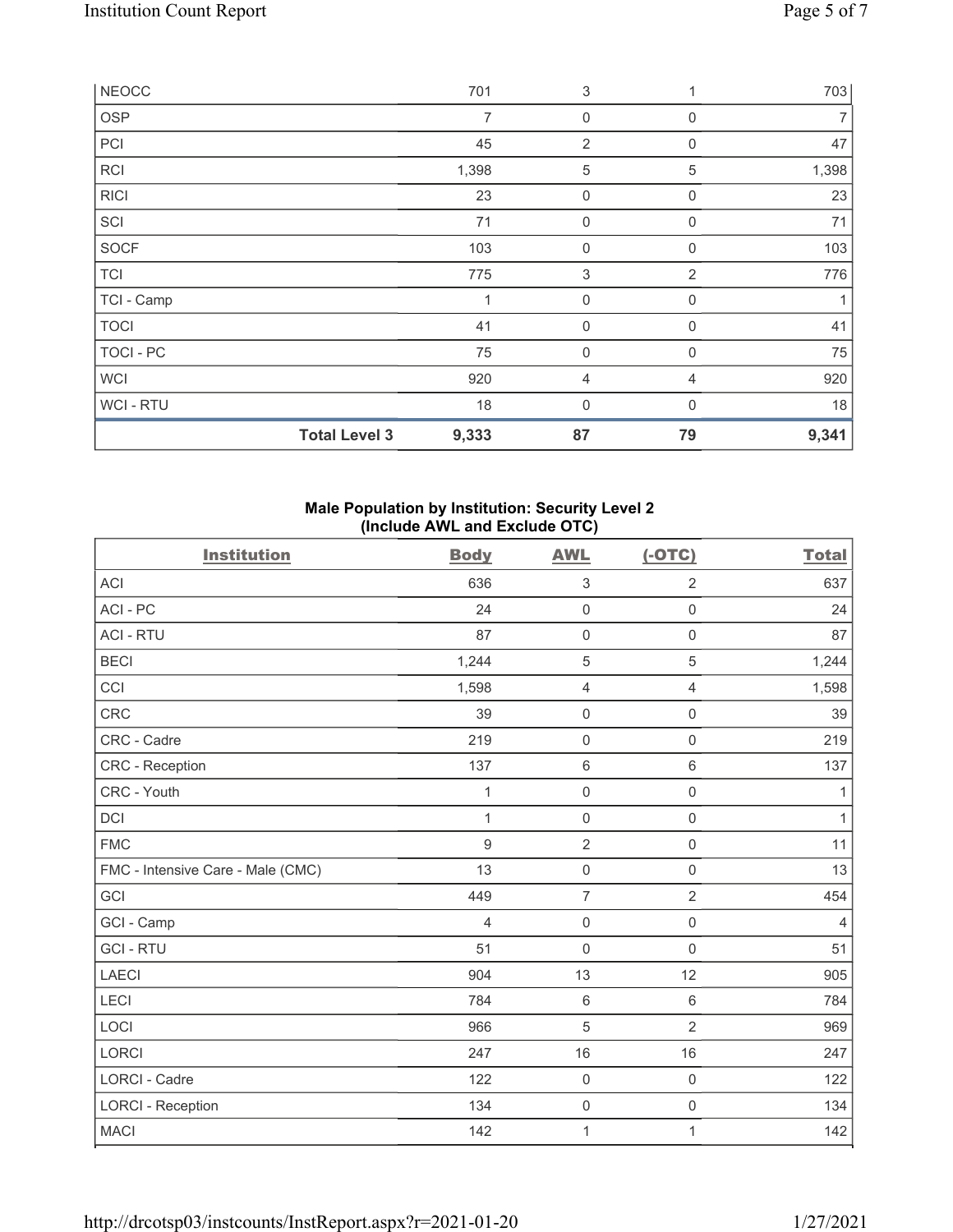|              | <b>Total Level 2</b> | 14,825 | 107                 | 83             | 14,849         |
|--------------|----------------------|--------|---------------------|----------------|----------------|
| <b>WCI</b>   |                      | 148    | 1                   | 1              | 148            |
| TOCI - PC    |                      | 55     | 0                   | 0              | 55             |
| <b>TOCI</b>  |                      | 7      | $\boldsymbol{0}$    | 0              | $\overline{7}$ |
| <b>TCI</b>   |                      | 104    | $\boldsymbol{0}$    | 0              | 104            |
| <b>SOCF</b>  |                      | 3      | $\mathsf{O}\xspace$ | $\mathbf 0$    | 3              |
| SCI          |                      | 796    | 4                   | 4              | 796            |
| <b>RICI</b>  |                      | 1,103  | 7                   | 7              | 1,103          |
| <b>RCI</b>   |                      | 297    | 1                   | 1              | 297            |
| PCI          |                      | 771    | 11                  | $\overline{2}$ | 780            |
| <b>OSP</b>   |                      | 1      | $\mathbf 0$         | 0              | 1              |
| <b>NEOCC</b> |                      | 153    | 1                   | 1              | 153            |
| NCI          |                      | 1,182  | 7                   | $\,6\,$        | 1,183          |
| <b>NCCI</b>  |                      | 826    | 4                   | 2              | 828            |
| <b>MCI</b>   |                      | 1,349  | $\,$ 3 $\,$         | 3              | 1,349          |
| <b>MANCI</b> |                      | 219    | 0                   | 0              | 219            |

# Male Population by Institution: Security Level 1 (Include AWL and Exclude OTC)

| <b>Institution</b>                | <b>Body</b> | <b>AWL</b>          | $(-OTC)$            | <b>Total</b> |
|-----------------------------------|-------------|---------------------|---------------------|--------------|
| <b>ACI</b>                        | 520         | 2                   | 1                   | 521          |
| ACI-PC                            | 8           | $\mathbf 0$         | $\mathsf{O}\xspace$ | 8            |
| <b>ACI - RTU</b>                  | 29          | $\mathbf 0$         | 0                   | 29           |
| <b>BECI</b>                       | 735         | $\sqrt{5}$          | $\sqrt{5}$          | 735          |
| <b>BECI - Camp</b>                | 460         | $\mathsf 0$         | $\mathsf 0$         | 460          |
| CCI                               | 486         | $\mathsf{O}\xspace$ | $\mathsf 0$         | 486          |
| CRC                               | 28          | $\mathsf{O}\xspace$ | $\mathsf 0$         | 28           |
| CRC - Cadre                       | 8           | $\mathsf{O}\xspace$ | $\mathsf 0$         | 8            |
| CRC - Reception                   | 149         | $\,6\,$             | $\mathbf 5$         | 150          |
| <b>FMC</b>                        | 341         | $\mathbf{1}$        | $\mathsf 0$         | 342          |
| FMC - Intensive Care - Male (CMC) | 30          | $\mathsf{O}\xspace$ | $\mathsf 0$         | 30           |
| GCI                               | 579         | 16                  | 4                   | 591          |
| GCI - Camp                        | 452         | $\mathsf{O}\xspace$ | $\mathsf{O}\xspace$ | 452          |
| <b>GCI-RTU</b>                    | 9           | $\mathsf{O}\xspace$ | $\mathsf{O}\xspace$ | 9            |
| LAECI                             | 610         | $\,6\,$             | $\,6\,$             | 610          |
| LECI                              | 8           | $\mathsf{O}\xspace$ | $\mathsf{O}\xspace$ | $\,8\,$      |
| LECI - Camp                       | 175         | $\mathsf{O}\xspace$ | $\mathsf 0$         | 175          |
| LOCI                              | 934         | 3                   | $\mathsf 0$         | 937          |
| <b>LORCI</b>                      | 171         | $\overline{4}$      | $\overline{4}$      | 171          |
| <b>LORCI - Cadre</b>              | 12          | $\mathbf 0$         | 0                   | 12           |